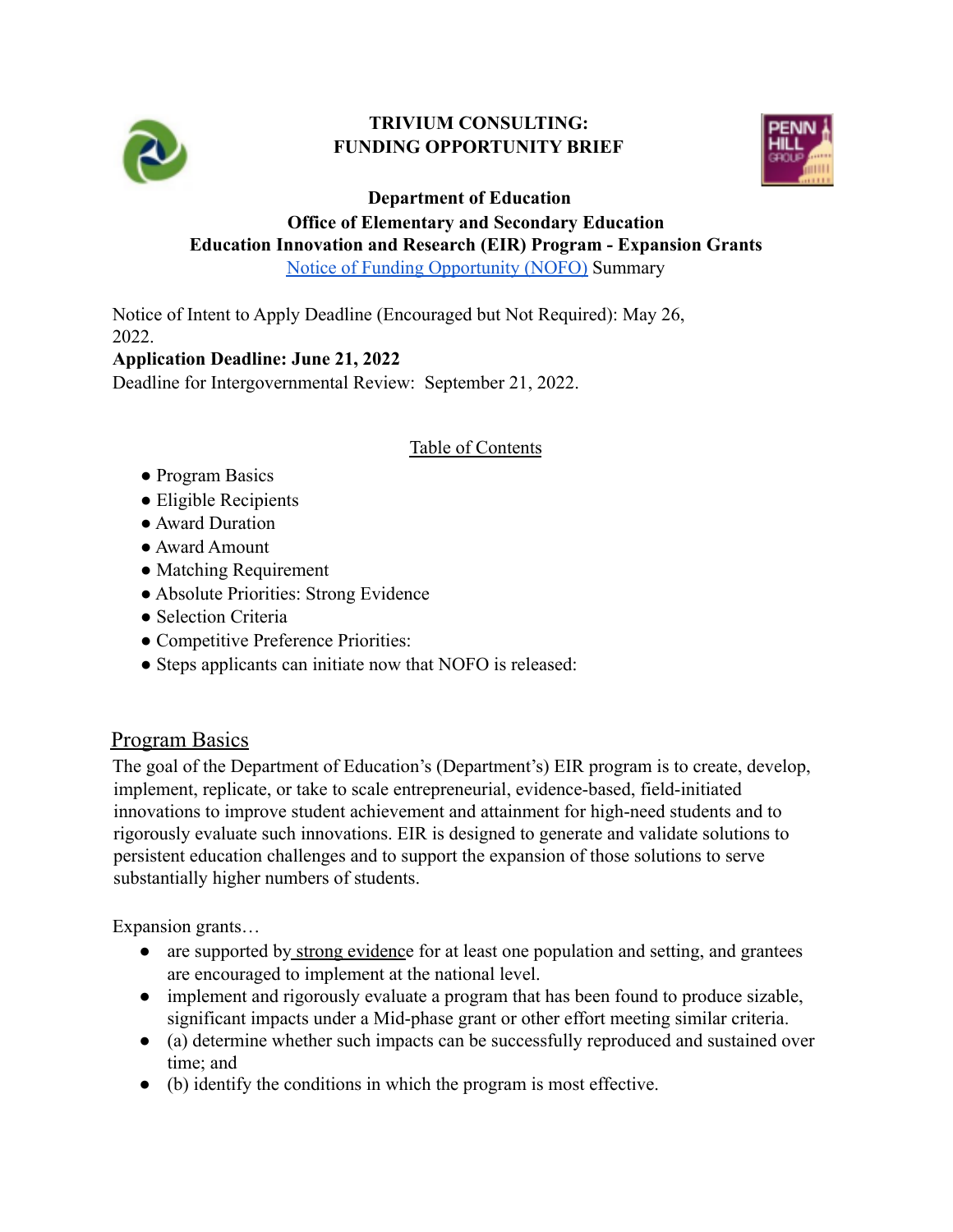#### Eligible Recipients

- a. A Local Education Agency (LEA);
- b. A State Education Agency (SEA);
- c. The Bureau of Indian Education (BIE)
- d. A consortium of SEAs or LEAs;
- e. A nonprofit organization; and
- f. An LEA, an SEA, the BIE, or a consortium described in clause (d), in partnership with
	- i. A nonprofit organization;
	- ii. A business;
	- iii. An educational service agency; or
	- iv. An Institution of Higher Education (IHE).

## **Award Duration**

• Up to 60 months (5 project years)

## Award Amount

- *Estimated Award Ceiling:* \$15,000,000.
- *Estimated Available Funds for the program:* \$159,400,000.

## Matching Requirement

- Recipients must provide, from Federal, State, local, or private sources an amount equal to 10 percent of funds provided under the grant to carry out activities supported by the grant.
- These funds may be provided in cash or through in-kind contributions.
- Grantees must include a budget showing their matching contributions to the budget amount of EIR grant funds and must provide evidence of their matching contributions for the first year of the grant in their grant applications.
- The matching requirement may be waived on on a case-by-case basis, upon a showing of exceptional circumstances, such as:
	- (i) The difficulty of raising matching funds for a program to serve a rural area;
	- (ii) The difficulty of raising matching funds in areas with a concentration of LEAs or schools with a high percentage of students aged 5 through 17 who are:
		- (A) In poverty, as counted in the most recent census data, or;
		- (B) Eligible for a free or reduced-price lunch.

## Absolute Priorities: Strong Evidence

• The program has two Absolute Priorities, which must both be addressed in order to be funded.

The Absolute Priorities are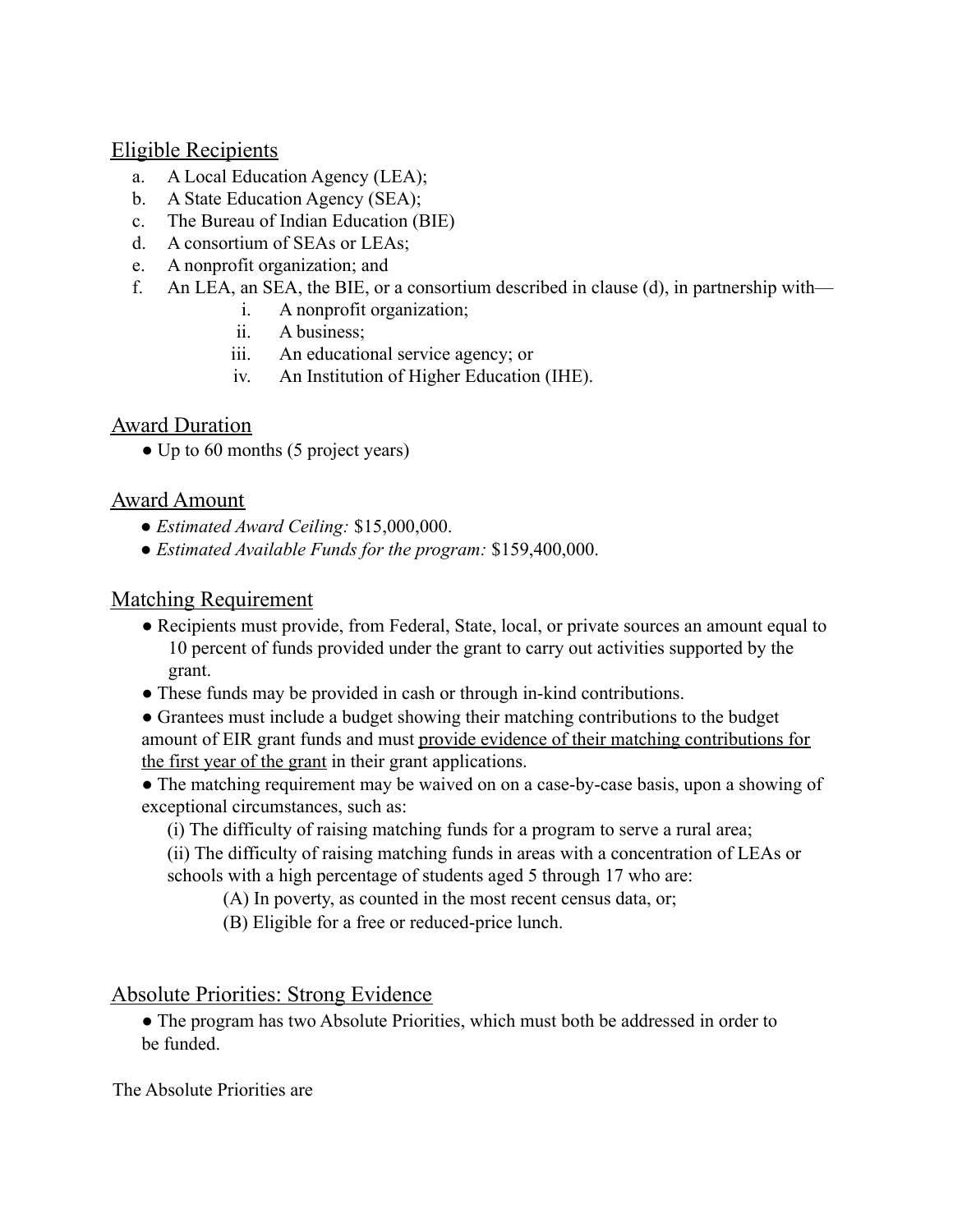- 1. *Strong Evidence:*
	- a. Expansion grants applicants must submit prior evidence of effectiveness that meets the strong evidence standard as defined by the What Works Clearinghouse (WWC).
	- b. This means including 4 citations to be compared with WWC Handbooks as well as the following information:
		- (1) The positive student outcomes the applicant intends to replicate under its Expansion grant and how these outcomes correspond to the positive student outcomes in the cited studies;
		- (2) the characteristics of the population to be served under its Expansion grant and how these characteristics correspond to the characteristics of the students in the cited studies;
		- (3) the characteristics of the setting to be served under its Expansion grant and how these characteristics correspond to the settings in the cited studies; and
		- (4) the practice(s) the applicant plans to implement under its Expansion grant and how the practice(s) correspond with the practice(s) in the cited studies.
			- i. A practice guide prepared by the What Works Clearinghouse (WWC) reporting a ''strong evidence base'' or ''moderate evidence base'' for the corresponding practice guide recommendation;
			- ii. An intervention report prepared by the WWC reporting a ''positive effect'' or ''potentially positive effect'' on a relevant outcome based on a ''medium to large'' extent of evidence, with no reporting of a ''negative effect'' or ''potentially negative effect'' on a relevant outcome; or;
			- iii. A single experimental study or quasi- experimental design study reviewed and reported by the WWC, or otherwise assessed by the Department using version 4.1 of the WWC Handbook, as appropriate, and that
- 2. *Field-Initiated Innovations –General.* This is the first of three funding categories. Activities include:
	- a. Projects that align with the general purpose of the EIR program: To create and take to scale entrepreneurial, evidence-based, field-initiated innovations to improve student achievement and attainment.

## Selection Criteria

An application may earn up to a total of 100 points based on the following factors. Descriptions of the activities constituting these factors are provided.

- *A. Significance (15 points).*
	- 1. The extent to which the proposed project involves the development or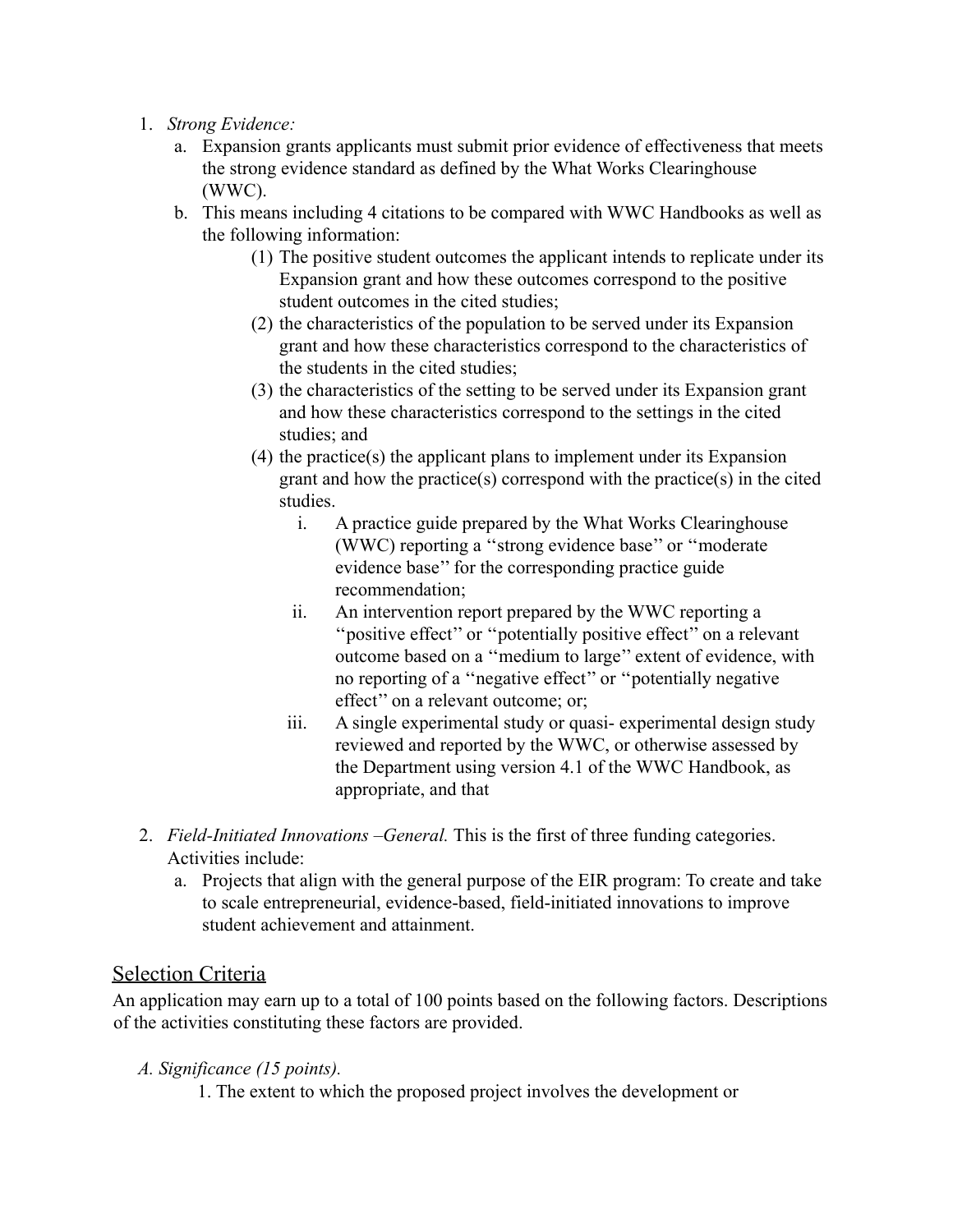demonstration of promising new strategies that build on, or are alternatives to, existing strategies

- *B. Strategy to Scale (35 points).*
	- 1. The extent to which the applicant identifies a specific strategy or strategies that address a particular barrier or barriers that prevented the applicant, in the past, from reaching the level of scale that is proposed in the application. (10 points)
	- 2. The adequacy of the management plan to achieve the objectives of the proposed project on time and within budget, including clearly defined responsibilities, timelines, and milestones for accomplishing project tasks. (5 points)
	- 3. The applicant's capacity (e.g., in terms of qualified personnel, financial resources, or management capacity) to bring the proposed project to scale on a national or regional level working directly, or through partners, during the grant period. (10 points)
	- 4. The mechanisms the applicant will use to broadly disseminate information on its project so as to support further development or replication. (10 points)
- *C. Quality of the Project Design (15 points).*
	- 1. The extent to which there is a conceptual framework underlying the proposed research or demonstration activities and the quality of that framework. (5 points)
	- 2. The extent to which the goals, objectives, and outcomes to be achieved by the proposed project are clearly specified and measurable. (5 points)
	- 3. The extent to which the design of the proposed project is appropriate to, and will successfully address, the needs of the target population or other identified needs. (5 points)
- *E*. *Quality of the Project Evaluation (35 points).*
	- 1. The extent to which the methods of evaluation will, if well implemented, produce evidence about the project's effectiveness that would meet the What Works Clearinghouse standards with or without reservations as described in the What Works Clearinghouse Handbook. (20 points)
	- 2. The extent to which the evaluation will provide guidance about effective strategies suitable for replication or testing in other settings. (5 points)
	- 3. The extent to which the evaluation plan clearly articulates the key project components, mediators, and outcomes, as well as a measurable threshold for acceptable implementation. (5 points)
	- 4. The extent to which the methods of evaluation will provide performance feedback and permit periodic assessment of progress toward achieving intended outcomes. (5 points)

# Competitive Preference Priorities:

- These are not required but are strongly encouraged.
- If an applicant chooses to address one or both competitive preference priorities, the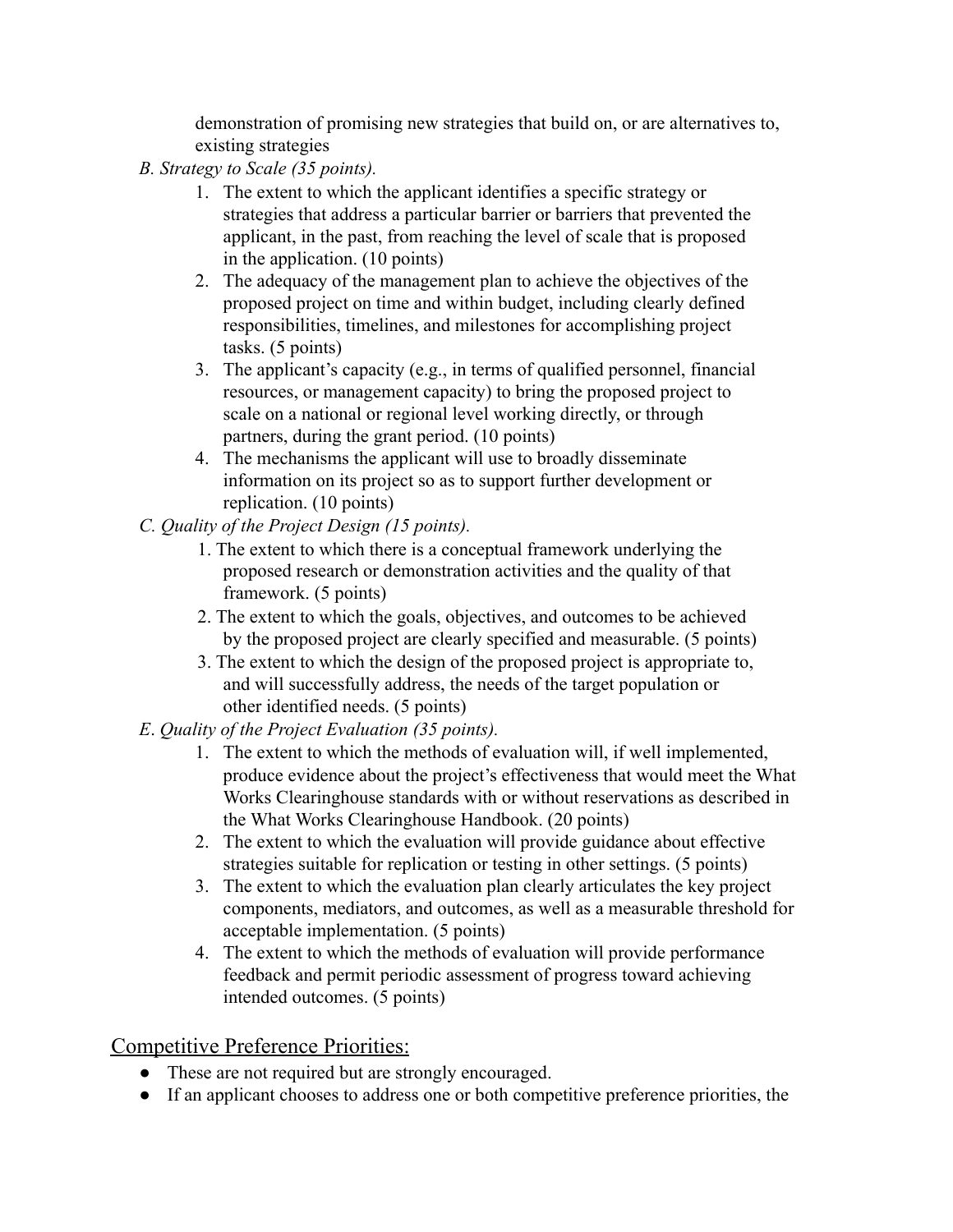applicant must explicitly identify, in the project narrative section of the application, the response to the competitive preference priorities it chooses to address.

- Up to 6 additional points may be awarded depending on how well the following priorities are addressed.
- *1. Promoting Equity in Student Access to Educational Resources and Opportunities (3 points*). Projects responding to this competitive preference priority must
	- Be designed to promote educational equity and adequacy in resources and opportunity for underserved students in middle school or high school.
	- Examine the sources of inequity and inadequacy and implement responses
	- Include rigorous, engaging, and well-rounded (e.g., that include music and the arts) approaches to learning that are inclusive with regard to race, ethnicity, culture, language, and disability status and prepare students for college, career, and civic life.
	- Include one or more of the following:
		- a. Student-centered learning models that may leverage technology to address learner variability and provide high-quality learning content, applications, or tools.
		- b. Middle school courses or projects that prepare students to participate in advanced coursework in high school.
		- c. Advanced courses and programs, including dual enrollment and early college programs.
		- d. Project-based and experiential learning, including service and work- based learning.
		- e. High-quality career and technical education courses, pathways, and industry-recognized credentials that are integrated into the curriculum.
- 2. *Addressing the Impact of COVID–19 on Students, Educators, and Faculty (3 points)*. Projects responding to this competitive preference priority must be designed to address the impacts of the COVID–19 pandemic, including impacts that extend beyond the duration of the pandemic itself, on the students most impacted by the pandemic, with a focus on underserved students and the educators who serve them.

This must be done through the following activities:

- a. Conducting community asset mapping and needs assessments.
	- i. This may include an assessment of the extent to which students, including subgroups of students, have become disengaged from learning, including students not participating in in-person or remote instruction, and specific strategies for reengaging and supporting students and their families.
- b. Using evidence-based instructional approaches and supports to accelerate learning for students in ways that ensure all students have the opportunity to successfully meet challenging academic content standards without contributing to tracking or remedial courses.
	- i. These may include professional development, coaching, ongoing support